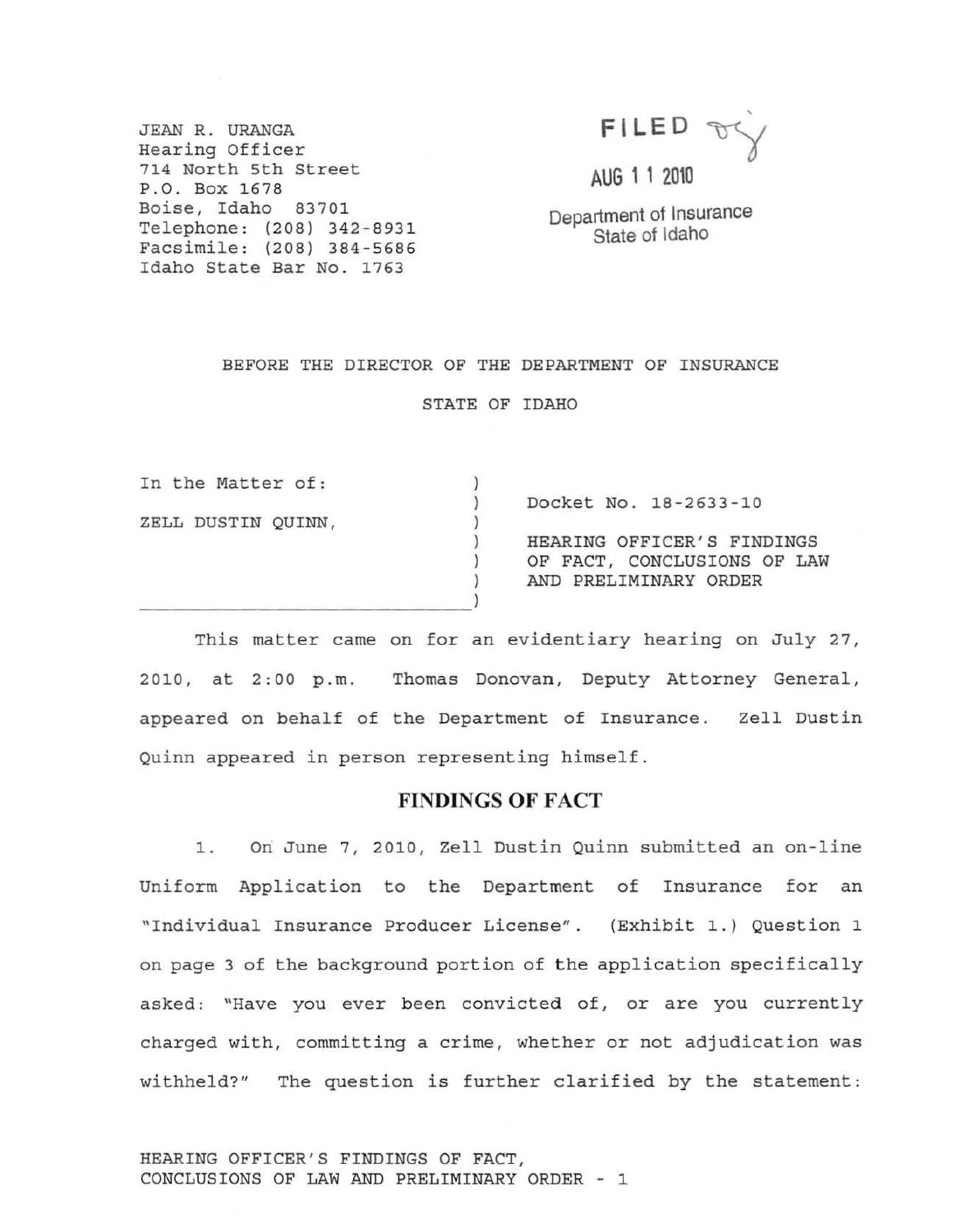"'Convicted' includes, but *is* not limited to, having been found guilty by verdict of a judge or jury, having entered a plea of guilty or nolo contendre, or having been given probation, a suspended sentence or a fine." In answer to that question, Mr. Quinn answered "no". If the question is answered yes, the applicant must attach a written statement explaining the circumstances of each incident; a certified copy of the charging document; and a certified copy of the official document demonstrating the resolution of the charges or any final judgment. The application was certified under penalty of perjury. Page 4 of the application further states the applicant is aware that submitting false information or omitting pertinent or material information is grounds for revocation or denial of a license.

2 . While investigating Mr. Quinn's application, the Department of Insurance discovered he had been subject to criminal proceedings in Deschutes County, Oregon. Upon request, Mr. Quinn provided the Department with certain pleadings from that criminal case. An Order (Conditional Discharge) entered by the Oregon court on July 30, 2008, indicates Mr. Quinn was sentenced on a felony , unlawful possession of cocaine. Four other criminal counts were dismissed. Mr. Quinn was placed on probation for a period of 18 months and required to comply with certain probationary conditions. On March 8, 2010, a Judgment of Dismissal was signed by Circuit Judge A. Michael Adler. Pursuant to Mr. Quinn's successful completion of the probationary terms and conditions, the criminal charges were dismissed with prejudice.

HEARING OFFICER'S FINDINGS OF FACT, CONCLUSIONS OF LAW AND PRELIMINARY ORDER - 2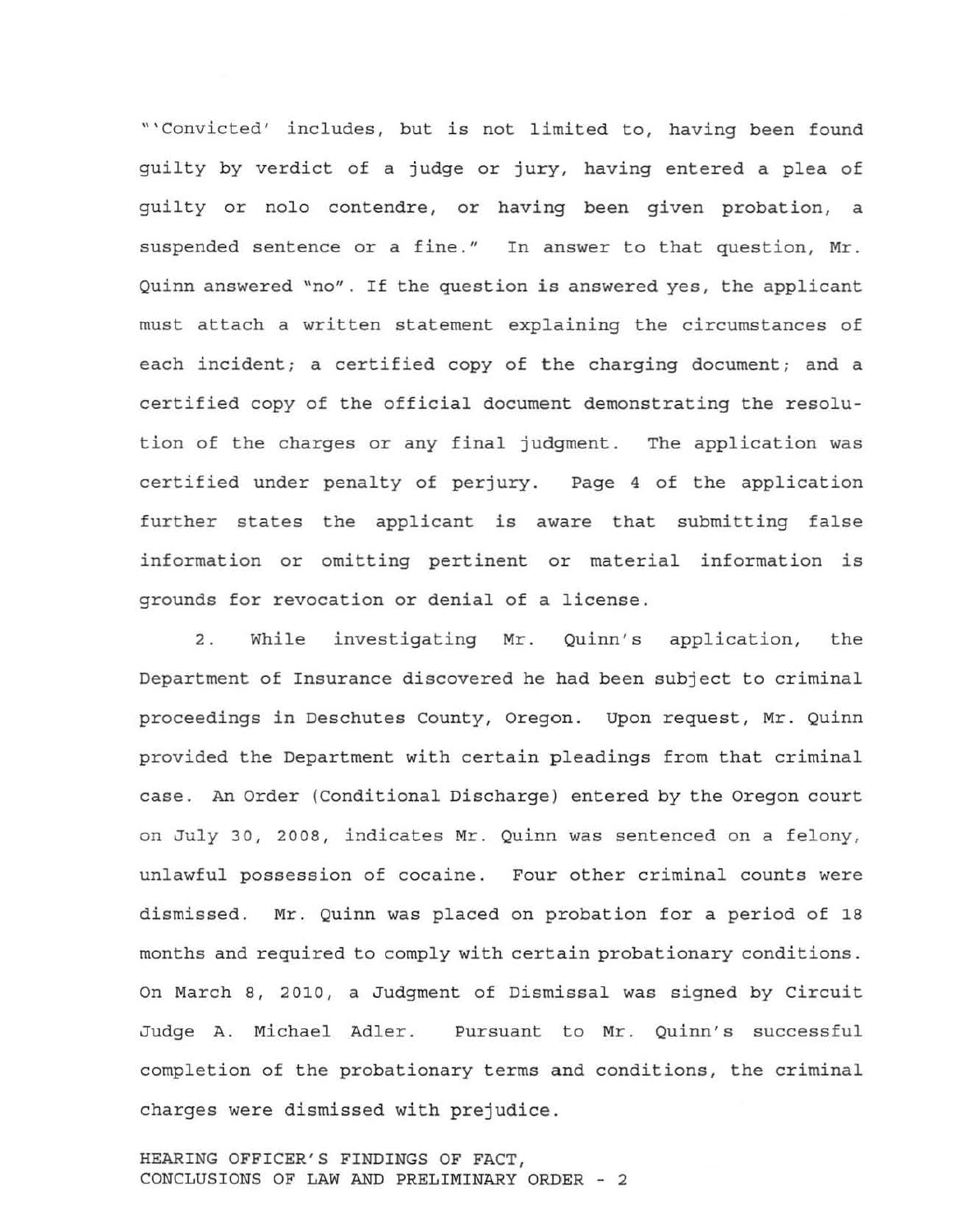3. By letter dated June 24, 2010, Gina McBride, the Bureau Chief of Consumer Services, for the Department of Insurance sent Mr. Quinn a letter denying Mr. Quinn's application for an individual insurance producer license. The letter notes Mr. Quinn was required to report the criminal charge because he had been placed on probation and the Order was functionally equivalent to a withheld judgment. Based upon the definition of a "conviction" in the Uniform Application, the Department determined Mr. Quinn should have answered the question "yes." The Department advised Mr. Quinn they were denying his application based upon Idaho Code §41- 1016(1) (a) which allows the Department to deny an application when an applicant provides incorrect, misleading, incomplete or materially untrue information in the license application.

4. Pursuant to Idaho Code §41-232A, Mr. Quinn requested a hearing in an undated letter received by the Department on June 28, 2010. He alleges he did not intentionally supply false information and did not intend or try to hide anything in his past .

5. The evidence establishes Mr. Quinn did provide incorrect, misleading, incomplete and materially untrue information in his license application.

6. The fact that Mr. Turner failed to adequately read the application does not provide a defense.